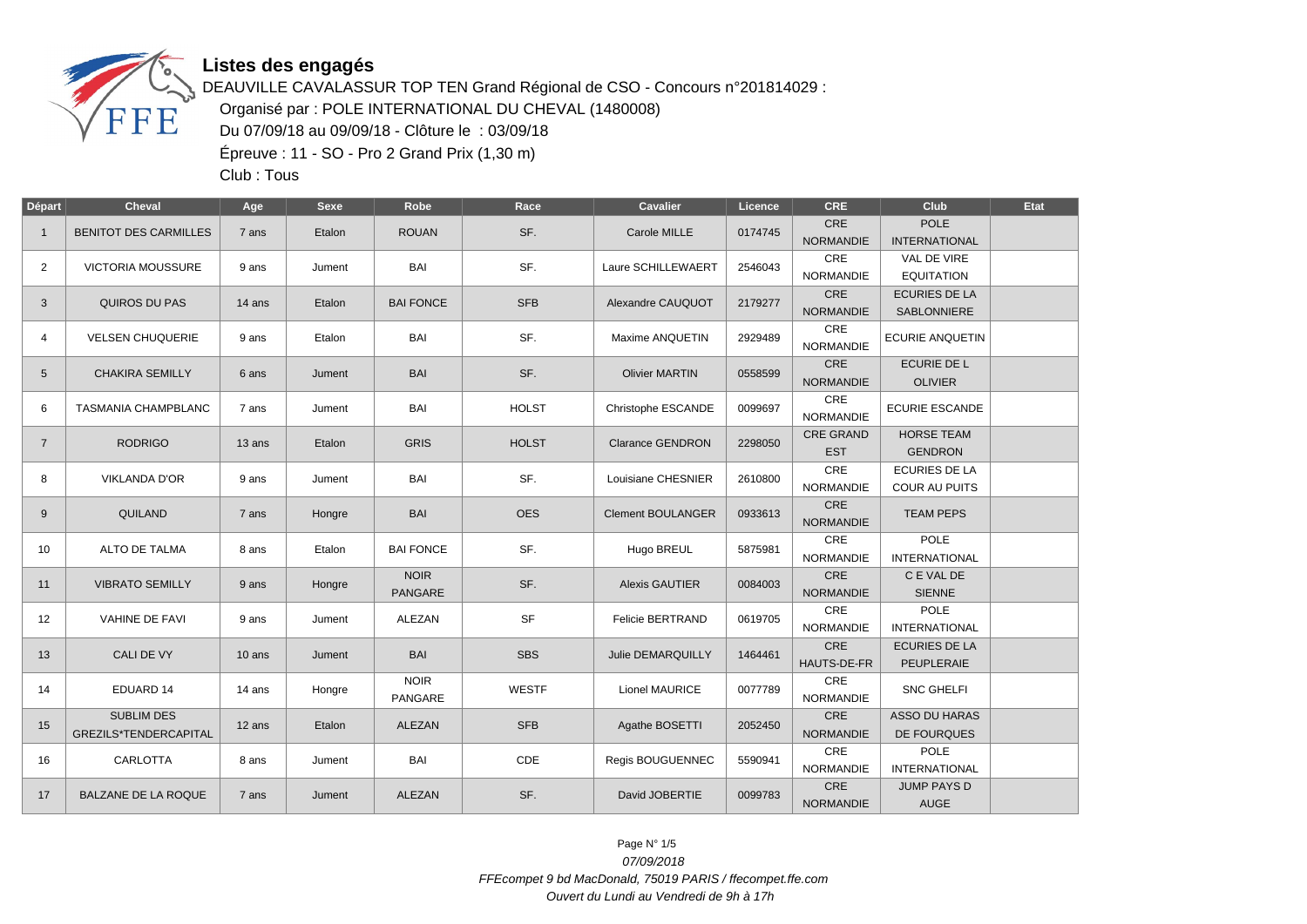

| Départ | <b>Cheval</b>                              | Age      | <b>Sexe</b> | Robe                   | Race           | Cavalier                              | Licence | <b>CRE</b>                                    | <b>Club</b>                                                       | <b>Etat</b> |
|--------|--------------------------------------------|----------|-------------|------------------------|----------------|---------------------------------------|---------|-----------------------------------------------|-------------------------------------------------------------------|-------------|
| 18     | AS DU ROUET                                | 8 ans    | Hongre      | ALEZAN                 | SF.            | <b>Brice MAUBERT</b>                  | 0097622 | CRE<br><b>NORMANDIE</b>                       | <b>ECURIE BRICE</b><br><b>MAUBERT</b>                             |             |
| 19     | <b>BAGHERA DES CEDRES</b>                  | 7 ans    | Jument      | <b>BAI CLAIR</b>       | SF.            | Adeline LEMENS                        | 5535491 | CRE ILE DE<br><b>FRANCE</b>                   | <b>ECURIE EUGENIE</b><br>CEDRIC ANGOT                             |             |
| 20     | SANTANA VON HARY Z                         | 9 ans    | Hongre      | <b>NOIR</b>            | Z              | Eden LEPREVOST<br><b>BLINLEBRETON</b> | 3800568 | <b>CRE</b><br><b>NORMANDIE</b>                | <b>POLE</b><br><b>INTERNATIONAL</b>                               |             |
| 21     | <b>BLUE DES CARMILLES</b>                  | 7 ans    | Etalon      | <b>GRIS</b>            | SF.            | Tony HANQUINQUANT                     | 0675399 | CRE<br><b>NORMANDIE</b>                       | <b>ASSO DEAUVILLE</b><br><b>ST GATIEN HORSE</b><br><b>COMPANY</b> |             |
| 22     | <b>STAN DE LILLEBEC</b>                    | 12 ans   | Etalon      | <b>ALEZAN</b>          | <b>SFA</b>     | <b>Benoit BUGAUT</b>                  | 5498160 | <b>CRE</b><br><b>NORMANDIE</b>                | <b>BREVEDENT</b><br><b>EQUITATION</b>                             |             |
| 23     | <b>IKKE VAN STAL CIPA</b>                  | $10$ ans | Hongre      | <b>BAI</b>             | <b>OES</b>     | Alexa FERRER                          | 1312566 | CRE<br><b>AUVERGNE-R</b><br><b>HONE-ALPES</b> | ECURIE VAN DYCK                                                   |             |
| 24     | <b>KASHMIRE V H</b><br><b>MOLENRIETVEN</b> | 8 ans    | Jument      | <b>INDETERMINE</b>     | R <sub>l</sub> | Penelope LEPREVOST                    | 0678754 | CRE<br><b>NORMANDIE</b>                       | <b>POLE</b><br><b>INTERNATIONAL</b>                               |             |
| 25     | DULHAN DE LA ROQUE                         | 10 ans   | Hongre      | <b>BAI CLAIR</b>       | <b>KWPN</b>    | Michel HECART                         | 0044541 | CRE<br><b>NORMANDIE</b>                       | C E DE VIARMES                                                    |             |
| 26     | <b>BALOU BOY TM</b>                        | 13 ans   | Etalon      | ALEZAN<br><b>FONCE</b> | <b>HAN</b>     | <b>Valentin MARCOTTE</b>              | 0331167 | <b>CRE</b><br>HAUTS-DE-FR                     | <b>ECURIE DE LA</b><br><b>BUQUEUSE</b>                            |             |
| 27     | <b>DOUBLE TROUBLE V</b><br><b>OVERISZ</b>  | 7 ans    | Jument      | <b>BAI FONCE</b>       | Z              | <b>Reynald ANGOT</b>                  | 0084848 | CRE<br><b>NORMANDIE</b>                       | LA VILLEDIEU                                                      |             |
| 28     | <b>AUSTRALIA DU REEL</b>                   | 8 ans    | Jument      | <b>NOIR</b><br>PANGARE | SF.            | Elodie JOULIA                         | 0333097 | CRE<br><b>NORMANDIE</b>                       | <b>EARL ECURIES</b><br><b>GILBERT DOERR</b>                       |             |
| 29     | ATHENA D'AZUR                              | 8 ans    | Jument      | BAI                    | SF.            | Maxime ANQUETIN                       | 2929489 | CRE<br><b>NORMANDIE</b>                       | <b>ECURIE ANQUETIN</b>                                            |             |
| 30     | <b>BODEGA SEMILLY</b>                      | 7 ans    | Jument      | <b>ALEZAN</b>          | SF.            | <b>Olivier MARTIN</b>                 | 0558599 | <b>CRE</b><br><b>NORMANDIE</b>                | <b>ECURIE DE L</b><br><b>OLIVIER</b>                              |             |
| 31     | RANYA DE ROY                               | 13 ans   | Jument      | <b>BAI</b>             | <b>SFA</b>     | Christophe ESCANDE                    | 0099697 | CRE<br><b>NORMANDIE</b>                       | ECURIE ESCANDE                                                    |             |
| 32     | SIRYUS DE BAVOZ                            | 12 ans   | Etalon      | BAI                    | <b>SFA</b>     | <b>Clarance GENDRON</b>               | 2298050 | <b>CRE GRAND</b><br><b>EST</b>                | <b>HORSE TEAM</b><br><b>GENDRON</b>                               |             |
| 33     | <b>VIENS VERS MOI</b>                      | 9 ans    | Jument      | ALEZAN                 | SF.            | Louisiane CHESNIER                    | 2610800 | CRE<br><b>NORMANDIE</b>                       | <b>ECURIES DE LA</b><br><b>COUR AU PUITS</b>                      |             |
| 34     | NEXT HOPE Z                                | 7 ans    | Jument      | <b>GRIS</b>            | Z              | <b>Clement BOULANGER</b>              | 0933613 | <b>CRE</b><br><b>NORMANDIE</b>                | <b>TEAM PEPS</b>                                                  |             |

Page N° 2/5 07/09/2018 FFEcompet 9 bd MacDonald, 75019 PARIS / ffecompet.ffe.com Ouvert du Lundi au Vendredi de 9h à 17h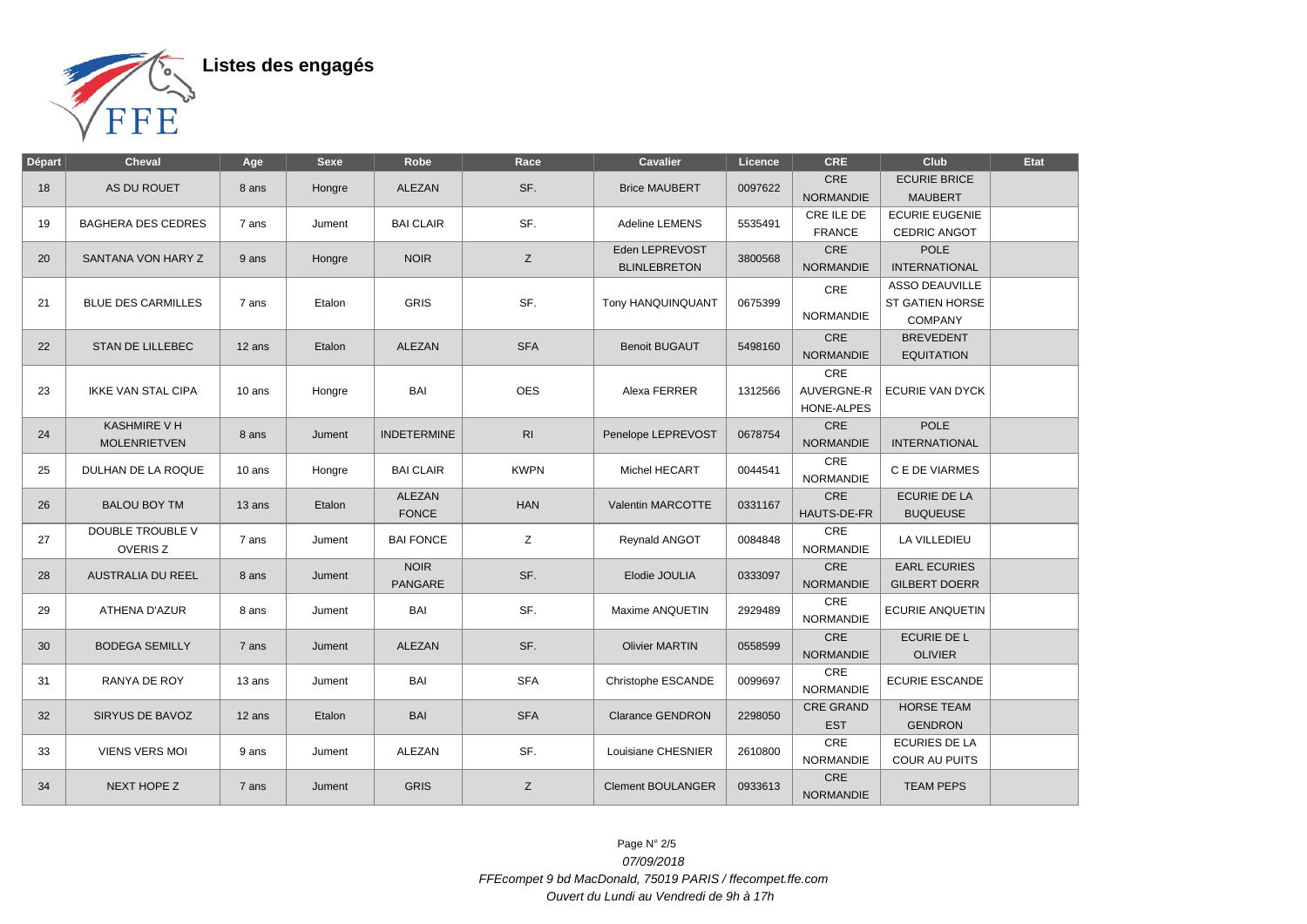

| Départ | Cheval                         | Age      | <b>Sexe</b> | Robe                   | Race         | Cavalier                             | Licence | CRE                             | Club                                                | <b>Etat</b> |
|--------|--------------------------------|----------|-------------|------------------------|--------------|--------------------------------------|---------|---------------------------------|-----------------------------------------------------|-------------|
| 35     | <b>BRETZEL DU MARAIS</b>       | 7 ans    | Hongre      | <b>BAI</b>             | SF.          | Hugo BREUL                           | 5875981 | <b>CRE</b><br><b>NORMANDIE</b>  | <b>POLE</b><br><b>INTERNATIONAL</b>                 |             |
| 36     | AU GRAND GALOP                 | 8 ans    | Hongre      | BAI                    | <b>OC</b>    | <b>Alexis GAUTIER</b>                | 0084003 | CRE<br><b>NORMANDIE</b>         | C E VAL DE<br><b>SIENNE</b>                         |             |
| 37     | <b>ASET D'OUILLY</b>           | 8 ans    | Jument      | <b>GRIS</b>            | SF.          | <b>Felicie BERTRAND</b>              | 0619705 | CRE<br><b>NORMANDIE</b>         | POLE<br><b>INTERNATIONAL</b>                        |             |
| 38     | <b>BOTLAND D'AMOUR</b>         | 7 ans    | Hongre      | ALEZAN                 | SF.          | Julie DEMARQUILLY                    | 1464461 | CRE<br>HAUTS-DE-FR              | <b>ECURIES DE LA</b><br>PEUPLERAIE                  |             |
| 39     | ALABAMA BO REGARD              | 8 ans    | Hongre      | <b>BAI</b>             | SF.          | Lionel MAURICE                       | 0077789 | CRE<br><b>NORMANDIE</b>         | <b>SNC GHELFI</b>                                   |             |
| 40     | IN THE MOOD                    | $10$ ans | Hongre      | BAI                    | <b>BWP</b>   | Agathe BOSETTI                       | 2052450 | CRE<br><b>NORMANDIE</b>         | ASSO DU HARAS<br>DE FOURQUES                        |             |
| 41     | <b>VEYRON</b>                  | 9 ans    | Jument      | <b>BAI FONCE</b>       | <b>HAN</b>   | <b>Regis BOUGUENNEC</b>              | 5590941 | <b>CRE</b><br><b>NORMANDIE</b>  | <b>POLE</b><br><b>INTERNATIONAL</b>                 |             |
| 42     | PRINZ CLINTUS                  | 16 ans   | Etalon      | <b>GRIS</b>            | <b>HOLST</b> | Caroline JOUAN                       | 0267850 | CRE<br><b>NORMANDIE</b>         | <b>ASSOCIATION</b><br>PARCOURS SANS<br><b>FAUTE</b> |             |
| 43     | <b>ADAGIO DU PEU</b>           | 8 ans    | Etalon      | <b>NOIR</b><br>PANGARE | SF.          | Laurent BOYER                        | 0165993 | CRE<br><b>NORMANDIE</b>         | <b>HARAS DE</b><br><b>BERNIERES</b>                 |             |
| 44     | <b>VIVALDI DES PARTAGES</b>    | 9 ans    | Hongre      | <b>GRIS</b>            | <b>CS</b>    | Anthonyn LEVEAU                      | 2330117 | CRE<br><b>NORMANDIE</b>         | C E ET P C MONT<br><b>ST AIGNAN</b>                 |             |
| 45     | <b>ANKA</b>                    | $10$ ans | Jument      | <b>BAI FONCE</b>       | <b>HOLST</b> | Gabriela SANCHEZ<br><b>GERRITSEN</b> | 4660128 | CRE<br><b>NORMANDIE</b>         | <b>JUMP PAYS D</b><br><b>AUGE</b>                   |             |
| 46     | QUINOA DU THEIL                | 14 ans   | Jument      | ALEZAN                 | <b>SFA</b>   | Gilbert DOERR                        | 0373079 | CRE<br><b>NORMANDIE</b>         | <b>EARL ECURIES</b><br><b>GILBERT DOERR</b>         |             |
| 47     | VINDALOO DU<br>VERCOL*LILLEBEC | 9 ans    | Etalon      | BAI                    | <b>SF</b>    | <b>Benoit BUGAUT</b>                 | 5498160 | CRE<br><b>NORMANDIE</b>         | <b>BREVEDENT</b><br><b>EQUITATION</b>               |             |
| 48     | <b>TROIKA DENFER</b>           | 11 ans   | Jument      | <b>GRIS</b>            | <b>HOLST</b> | Alexa FERRER                         | 1312566 | CRE<br>AUVERGNE-R<br>HONE-ALPES | ECURIE VAN DYCK                                     |             |
| 49     | <b>BANZAI SEMILLY</b>          | 7 ans    | Etalon      | <b>ALEZAN</b>          | SF.          | Penelope LEPREVOST                   | 0678754 | <b>CRE</b><br><b>NORMANDIE</b>  | <b>POLE</b><br><b>INTERNATIONAL</b>                 |             |
| 50     | BORA BORA DE LA ROQUE          | 7 ans    | Jument      | ALEZAN                 | SF.          | Michel HECART                        | 0044541 | <b>CRE</b><br><b>NORMANDIE</b>  | C E DE VIARMES                                      |             |
| 51     | <b>TRENTIN MEVA</b>            | 11 ans   | Hongre      | BAI                    | <b>SFA</b>   | Valentin MARCOTTE                    | 0331167 | CRE<br>HAUTS-DE-FR              | <b>ECURIE DE LA</b><br><b>BUQUEUSE</b>              |             |
|        |                                |          |             |                        |              |                                      |         | <b>ANCE</b>                     |                                                     |             |

Page N° 3/5 07/09/2018 FFEcompet 9 bd MacDonald, 75019 PARIS / ffecompet.ffe.com Ouvert du Lundi au Vendredi de 9h à 17h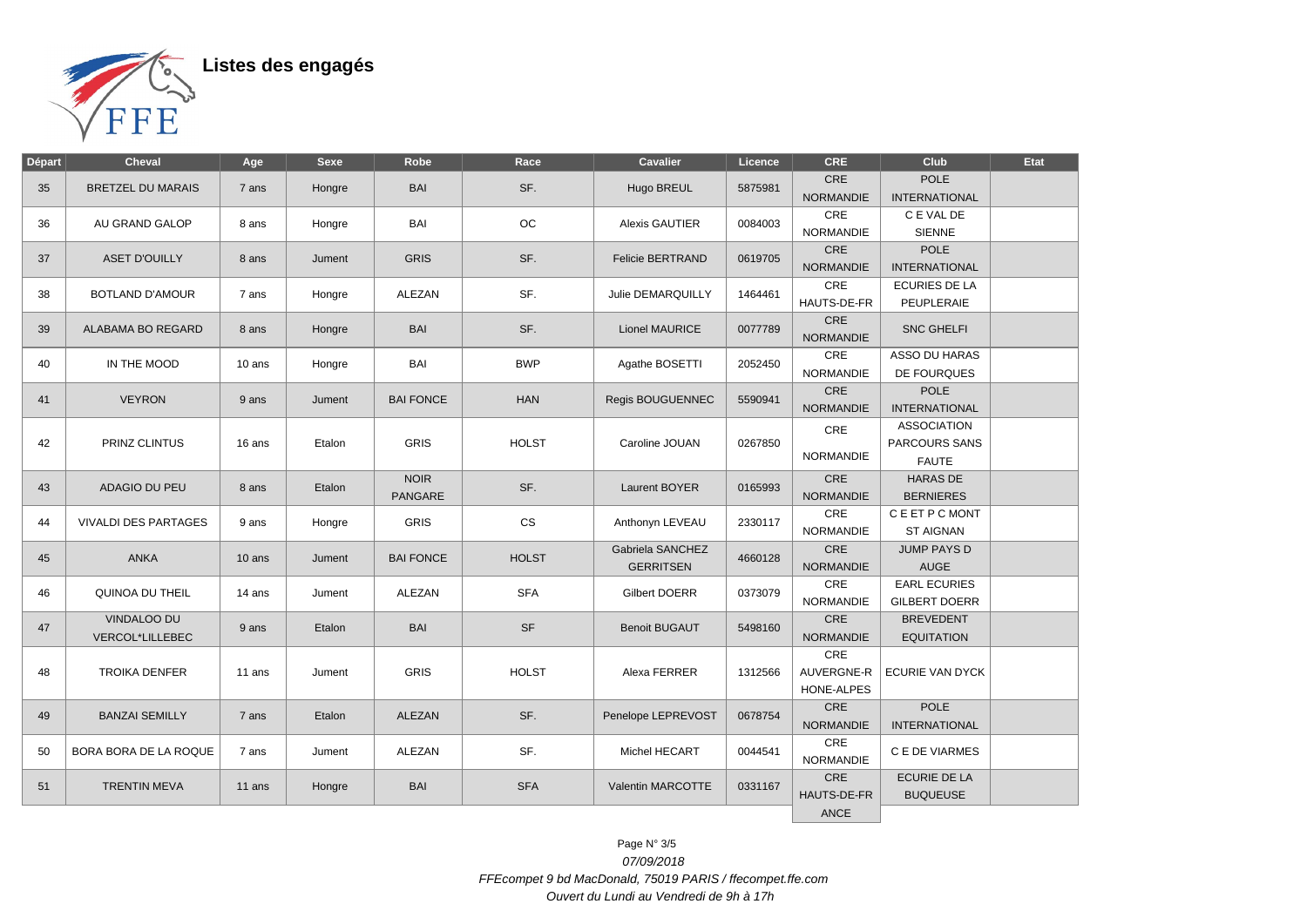

| Départ | <b>Cheval</b>             | Age      | <b>Sexe</b> | Robe                    | Race         | <b>Cavalier</b>                  | Licence | <b>CRE</b>                     | Club                               | <b>Etat</b> |
|--------|---------------------------|----------|-------------|-------------------------|--------------|----------------------------------|---------|--------------------------------|------------------------------------|-------------|
| 52     | <b>VIVALDI DU REVERDY</b> | 9 ans    | Etalon      | <b>BAI</b>              | SF.          | Reynald ANGOT                    | 0084848 | <b>CRE</b><br><b>NORMANDIE</b> | <b>LA VILLEDIEU</b>                |             |
|        | <b>BELLE MERZE</b>        |          |             | ALEZAN                  | SF.          |                                  |         | CRE                            | CENTRE                             |             |
| 53     |                           | 7 ans    | Jument      |                         |              | Isabelle TEISSERENC              | 1212600 | BOURGOGNE-                     | <b>EQUESTRE DE</b>                 |             |
|        |                           |          |             |                         |              |                                  |         | FRANCHE-CO<br>CRE              |                                    |             |
| 54     | RUSKAYA SEMILLY           | 13 ans   | Jument      | <b>BAI</b>              | <b>SFA</b>   | Kalya MOUQUET                    | 4304405 | <b>NORMANDIE</b>               | <b>ACSOF</b>                       |             |
| 55     | UNANG DE KERGANE          | 10 ans   | Hongre      | ALEZAN                  | <b>SFB</b>   | Alexandra DERAMBURE              | 5428387 | CRE ILE DE                     | <b>HARAS DES</b>                   |             |
|        |                           |          |             |                         |              |                                  |         | <b>FRANCE</b>                  | <b>BRUMES</b>                      |             |
| 56     | <b>QUINTAZ</b>            | 7 ans    | Jument      | <b>BAI</b>              | Z            | Duarte ROMAO                     | 2765134 | CRE                            | POLE                               |             |
|        |                           |          |             |                         |              |                                  |         | <b>NORMANDIE</b><br>CRE        | <b>INTERNATIONAL</b><br>PONEY CLUB |             |
| 57     | <b>BASTILLE DE NUIT</b>   | 7 ans    | Jument      | ALEZAN                  | SF.          | Eleen PETIT                      | 5526033 | <b>NORMANDIE</b>               | <b>DRAGEY</b>                      |             |
|        |                           |          |             |                         |              |                                  |         | CRE                            | C E LA TAILLE                      |             |
| 58     | <b>TEBELLE MADELICE</b>   | 11 ans   | Jument      | <b>BAI FONCE</b>        | <b>SFA</b>   | Etienne LENOT                    | 0510024 | <b>NORMANDIE</b>               | <b>RONDE</b>                       |             |
|        |                           |          |             |                         |              | <b>Bernard BRIAND</b>            |         | CRE                            |                                    |             |
| 59     | UNE DE RANCE              | 10 ans   | Jument      | BAI                     | <b>SFB</b>   | <b>CHEVALIER</b>                 | 5550715 | <b>BRETAGNE</b>                | <b>TEAM PEPS</b>                   |             |
| 60     | DONATELLA DE LA POMME     | 9 ans    | Jument      | <b>ALEZAN</b>           | <b>SBS</b>   | <b>Charlotte LEBAS</b>           | 2778170 | CRE                            | <b>POLE</b>                        |             |
|        |                           |          |             |                         |              |                                  |         | <b>NORMANDIE</b>               | <b>INTERNATIONAL</b>               |             |
| 61     | ALTESSE DU DOMAINE        | 8 ans    | Jument      | BAI                     | SF.          | <b>Timothee ANCIAUME</b>         | 0303587 | CRE                            | C E ET P C MONT                    |             |
|        |                           |          |             |                         |              |                                  |         | <b>NORMANDIE</b>               | <b>ST AIGNAN</b>                   |             |
| 62     | CAJA                      | 13 ans   | Jument      | <b>BAI FONCE</b>        | <b>WESTF</b> | Emilie PAILLOT                   | 4648977 | CRE<br><b>NORMANDIE</b>        | <b>SNC GHELFI</b>                  |             |
| 63     | ZANDORA D                 | 7 ans    | Jument      | <b>ALEZAN</b>           | SL           | Flore GIRAUD                     | 2523437 | CRE                            | <b>POLE</b>                        |             |
|        |                           |          |             |                         |              |                                  |         | <b>NORMANDIE</b>               | <b>INTERNATIONAL</b>               |             |
| 64     | <b>VILLERS</b>            | 9 ans    | Hongre      | <b>BAI</b>              | SF.          | Pauline JOUANNETEAU              | 0514561 | CRE                            | <b>HARAS DE</b>                    |             |
|        |                           |          |             |                         |              |                                  |         | HAUTS-DE-FR<br>CRE             | <b>VILLERS</b><br><b>ECURIE</b>    |             |
| 65     | VANIE DE BLONDEL          | 9 ans    | Jument      | BAI                     | SF.          | Itziar RUIZ DE VILLA             | 2383832 | <b>NORMANDIE</b>               | <b>CHRISTOPHE</b>                  |             |
|        |                           |          |             |                         |              |                                  |         | CRE                            | <b>ECURIE DU</b>                   |             |
| 66     | <b>BEST DE LAUNAY</b>     | 7 ans    | Hongre      | <b>ALEZAN</b>           | SF.          | Alexandre DEPAGNE                | 1227044 | <b>BRETAGNE</b>                | <b>STANGALA</b>                    |             |
|        |                           |          |             |                         |              | Guillaume BLIN                   |         | CRE                            | <b>ECURIES DE LA</b>               |             |
| 67     | ROMY DE DAMPIERRE         | 13 ans   | Jument      | BAI                     | <b>SFA</b>   | <b>LEBRETON</b>                  | 0204087 | <b>NORMANDIE</b>               | <b>COUR AU PUITS</b>               |             |
|        | UNECUME D'EGLEFIN         |          | <b>BAI</b>  |                         | SF.          | Dorine FIRON D<br><b>ALBIGNY</b> | 0155445 | CRE                            | <b>POLE</b>                        |             |
| 68     |                           | $10$ ans | Jument      |                         |              |                                  |         | <b>NORMANDIE</b>               | <b>INTERNATIONAL</b>               |             |
| 69     | VENEZIANA                 | 9 ans    | Jument      | ALEZAN<br><b>CUIVRE</b> | SF.          | Mathilde VINCENT                 | 2355133 | CRE<br>NORMANDIE               | L ETAPE                            |             |

Page N° 4/5 07/09/2018 FFEcompet 9 bd MacDonald, 75019 PARIS / ffecompet.ffe.com Ouvert du Lundi au Vendredi de 9h à 17h